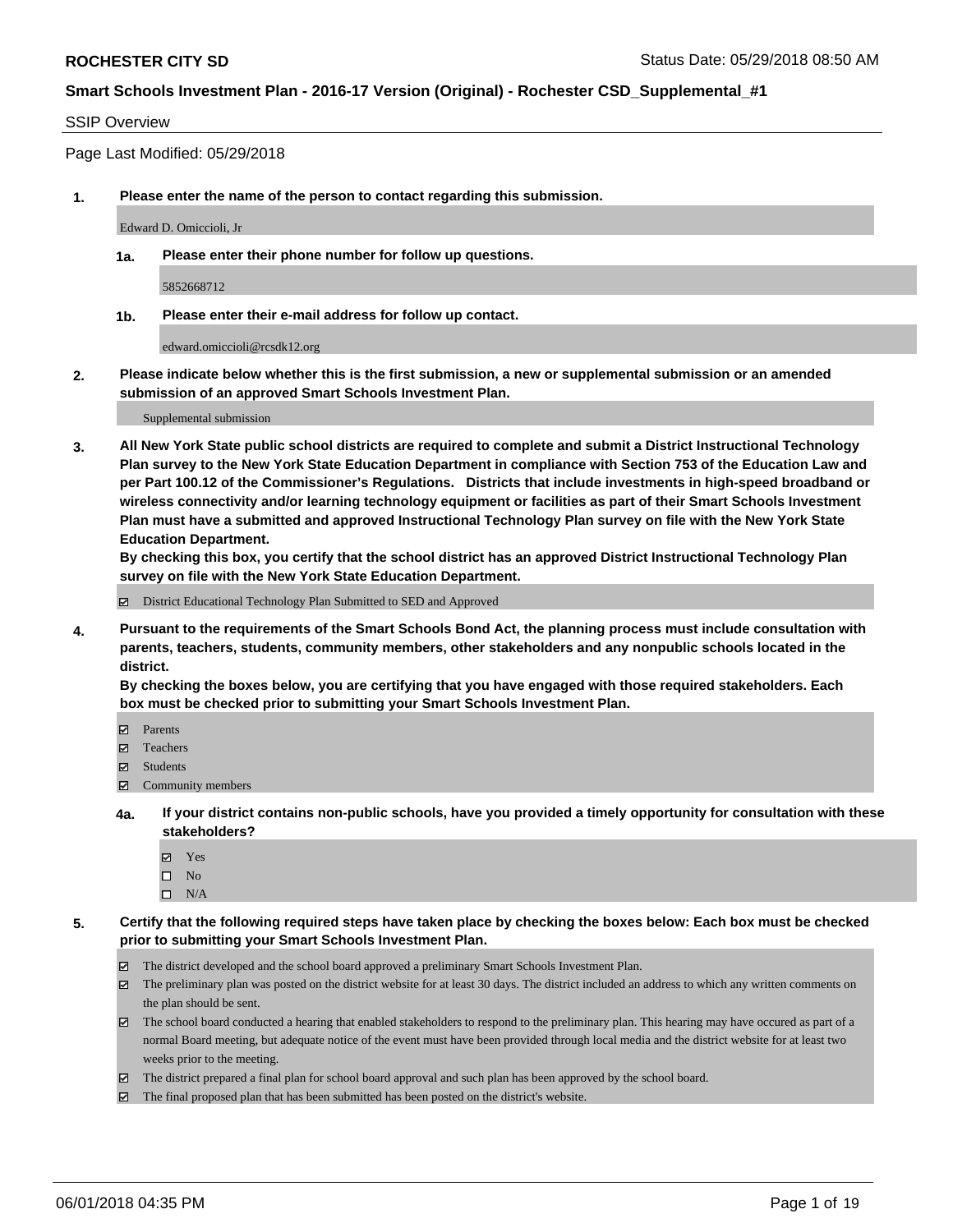SSIP Overview

Page Last Modified: 05/29/2018

**5a. Please upload the proposed Smart Schools Investment Plan (SSIP) that was posted on the district's website, along with any supporting materials. Note that this should be different than your recently submitted Educational Technology Survey. The Final SSIP, as approved by the School Board, should also be posted on the website and remain there during the course of the projects contained therein.**

PUBLIC\_SSIP\_presentation.pptx SSBA 5 4 18.pdf SSBA Three-Column Chart 4 25 18 5 25 18.docx

**5b. Enter the webpage address where the final Smart Schools Investment Plan is posted. The Plan should remain posted for the life of the included projects.**

http://www.rcsdk12.org/domain/10991

**6. Please enter an estimate of the total number of students and staff that will benefit from this Smart Schools Investment Plan based on the cumulative projects submitted to date.**

37,741

**7. An LEA/School District may partner with one or more other LEA/School Districts to form a consortium to pool Smart Schools Bond Act funds for a project that meets all other Smart School Bond Act requirements. Each school district participating in the consortium will need to file an approved Smart Schools Investment Plan for the project and submit a signed Memorandum of Understanding that sets forth the details of the consortium including the roles of each respective district.**

 $\Box$  The district plans to participate in a consortium to partner with other school district(s) to implement a Smart Schools project.

**8. Please enter the name and 6-digit SED Code for each LEA/School District participating in the Consortium.**

| <b>Partner LEA/District</b> | <b>ISED BEDS Code</b> |
|-----------------------------|-----------------------|
| (No Response)               | (No Response)         |

**9. Please upload a signed Memorandum of Understanding with all of the participating Consortium partners.**

(No Response)

**10. Your district's Smart Schools Bond Act Allocation is:**

\$47,234,577

**11.** Enter the budget sub-allocations by category that you are submitting for approval at this time. If you are not budgeting SSBA funds for a category, please enter 0 (zero.) If the value entered is \$0, you will not be required to complete that survey question.

|                                              | Sub-<br>Allocations |
|----------------------------------------------|---------------------|
| <b>School Connectivity</b>                   | 0                   |
| <b>Connectivity Projects for Communities</b> | O                   |
| Classroom Technology                         | 0                   |
| Pre-Kindergarten Classrooms                  | 8,250,000           |
| Replace Transportable Classrooms             | 250,000             |
| <b>High-Tech Security Features</b>           | 0                   |
| Totals:                                      | 8,500,000           |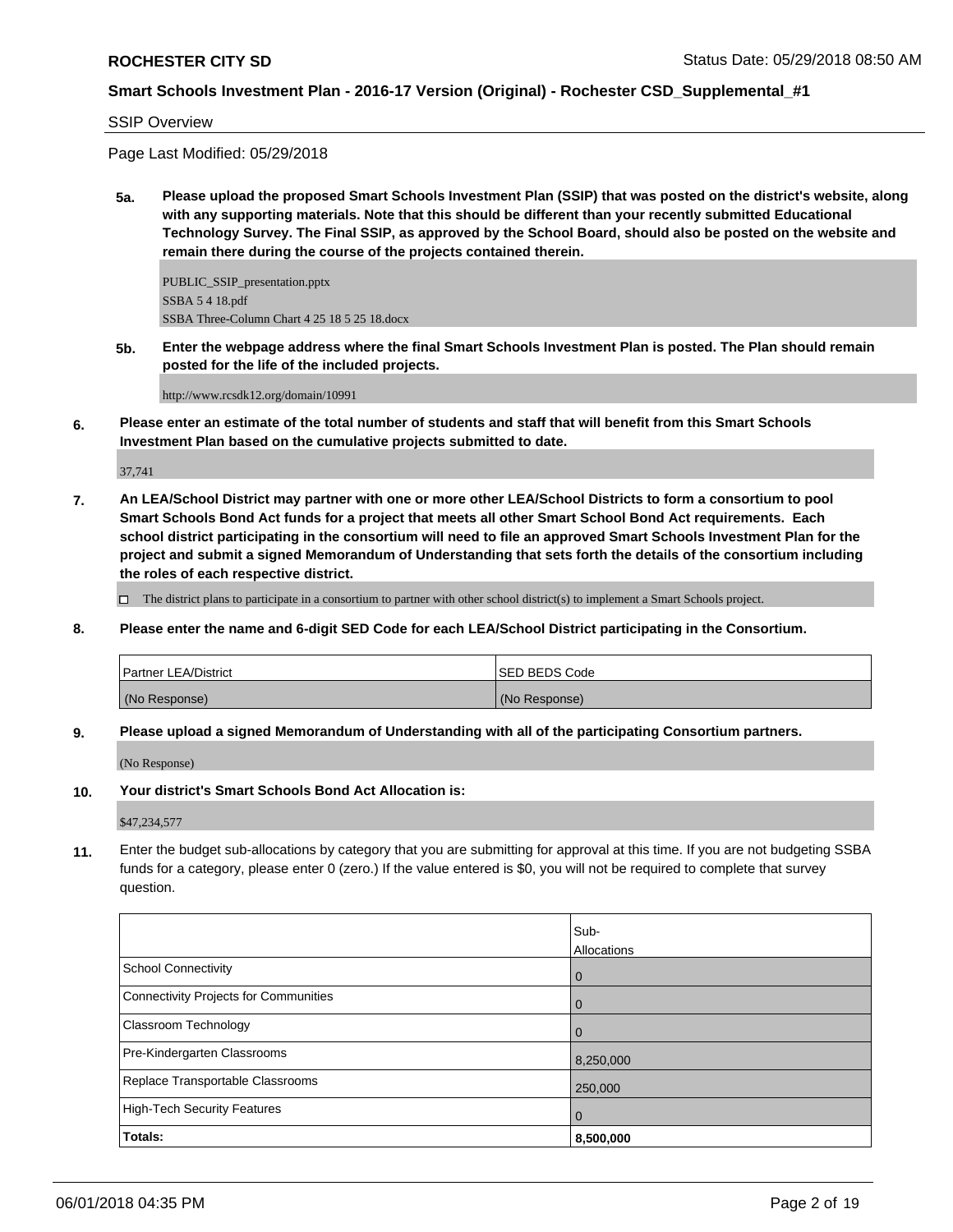#### School Connectivity

Page Last Modified: 05/29/2018

- **1. In order for students and faculty to receive the maximum benefit from the technology made available under the Smart Schools Bond Act, their school buildings must possess sufficient connectivity infrastructure to ensure that devices can be used during the school day. Smart Schools Investment Plans must demonstrate that:**
	- **• sufficient infrastructure that meets the Federal Communications Commission's 100 Mbps per 1,000 students standard currently exists in the buildings where new devices will be deployed, or**
	- **• is a planned use of a portion of Smart Schools Bond Act funds, or**
	- **• is under development through another funding source.**

**Smart Schools Bond Act funds used for technology infrastructure or classroom technology investments must increase the number of school buildings that meet or exceed the minimum speed standard of 100 Mbps per 1,000 students and staff within 12 months. This standard may be met on either a contracted 24/7 firm service or a "burstable" capability. If the standard is met under the burstable criteria, it must be:**

**1. Specifically codified in a service contract with a provider, and**

**2. Guaranteed to be available to all students and devices as needed, particularly during periods of high demand, such as computer-based testing (CBT) periods.**

**Please describe how your district already meets or is planning to meet this standard within 12 months of plan submission.**

(No Response)

- **1a. If a district believes that it will be impossible to meet this standard within 12 months, it may apply for a waiver of this requirement, as described on the Smart Schools website. The waiver must be filed and approved by SED prior to submitting this survey.**
	- By checking this box, you are certifying that the school district has an approved waiver of this requirement on file with the New York State Education Department.
- **2.** Connectivity Speed Calculator **(Required)**

|                         | l Number of<br><b>Students</b> | Multiply by<br>100 Kbps | Divide by 1000 Current Speed<br>to Convert to<br>Required<br>l Speed in Mb | lin Mb           | Expected<br>Speed to be<br>Attained Within Required<br>12 Months | <b>Expected Date</b><br><b>When</b><br>Speed Will be<br>l Met |
|-------------------------|--------------------------------|-------------------------|----------------------------------------------------------------------------|------------------|------------------------------------------------------------------|---------------------------------------------------------------|
| <b>Calculated Speed</b> | (No<br>Response)               | (No Response)           | (No<br>Response)                                                           | (No<br>Response) | (No<br>Response)                                                 | l (No<br>Response)                                            |

**3. Describe how you intend to use Smart Schools Bond Act funds for high-speed broadband and/or wireless connectivity projects in school buildings.**

(No Response)

**4. Describe the linkage between the district's District Instructional Technology Plan and the proposed projects. (There should be a link between your response to this question and your response to Question 1 in Part E. Curriculum and Instruction "What are the district's plans to use digital connectivity and technology to improve teaching and learning?)**

(No Response)

**5. If the district wishes to have students and staff access the Internet from wireless devices within the school building, or in close proximity to it, it must first ensure that it has a robust Wi-Fi network in place that has sufficient bandwidth to meet user demand.**

**Please describe how you have quantified this demand and how you plan to meet this demand.**

(No Response)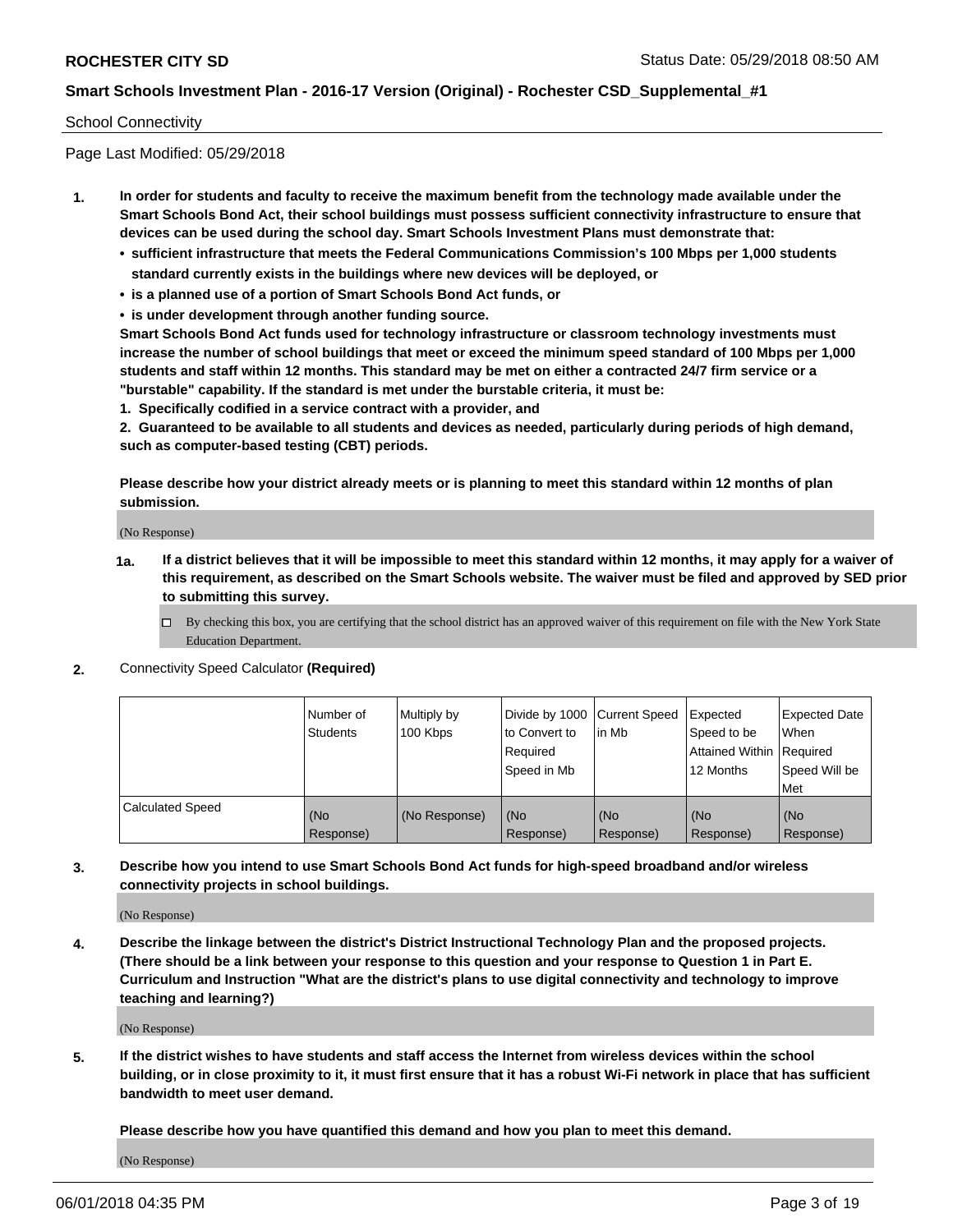#### School Connectivity

Page Last Modified: 05/29/2018

**6. As indicated on Page 5 of the guidance, the Office of Facilities Planning will have to conduct a preliminary review of all capital projects, including connectivity projects.**

**Please indicate on a separate row each project number given to you by the Office of Facilities Planning.**

| Project Number |  |
|----------------|--|
| (No Response)  |  |

**7. Certain high-tech security and connectivity infrastructure projects may be eligible for an expedited review process as determined by the Office of Facilities Planning.**

#### **Was your project deemed eligible for streamlined review?**

(No Response)

#### **8. Include the name and license number of the architect or engineer of record.**

| Name          | License Number |
|---------------|----------------|
| (No Response) | (No Response)  |

**9.** If you are submitting an allocation for **School Connectivity** complete this table.

**Note that the calculated Total at the bottom of the table must equal the Total allocation for this category that you entered in the SSIP Overview overall budget.** 

|                                            | Sub-          |
|--------------------------------------------|---------------|
|                                            | Allocation    |
| Network/Access Costs                       | (No Response) |
| <b>Outside Plant Costs</b>                 | (No Response) |
| School Internal Connections and Components | (No Response) |
| Professional Services                      | (No Response) |
| Testing                                    | (No Response) |
| <b>Other Upfront Costs</b>                 | (No Response) |
| <b>Other Costs</b>                         | (No Response) |
| Totals:                                    | 0             |

**10. Please detail the type, quantity, per unit cost and total cost of the eligible items under each sub-category. This is especially important for any expenditures listed under the "Other" category. All expenditures must be eligible for tax-exempt financing to be reimbursed through the SSBA. Sufficient detail must be provided so that we can verify this is the case. If you have any questions, please contact us directly through smartschools@nysed.gov. NOTE: Wireless Access Points should be included in this category, not under Classroom Educational Technology, except those that will be loaned/purchased for nonpublic schools.**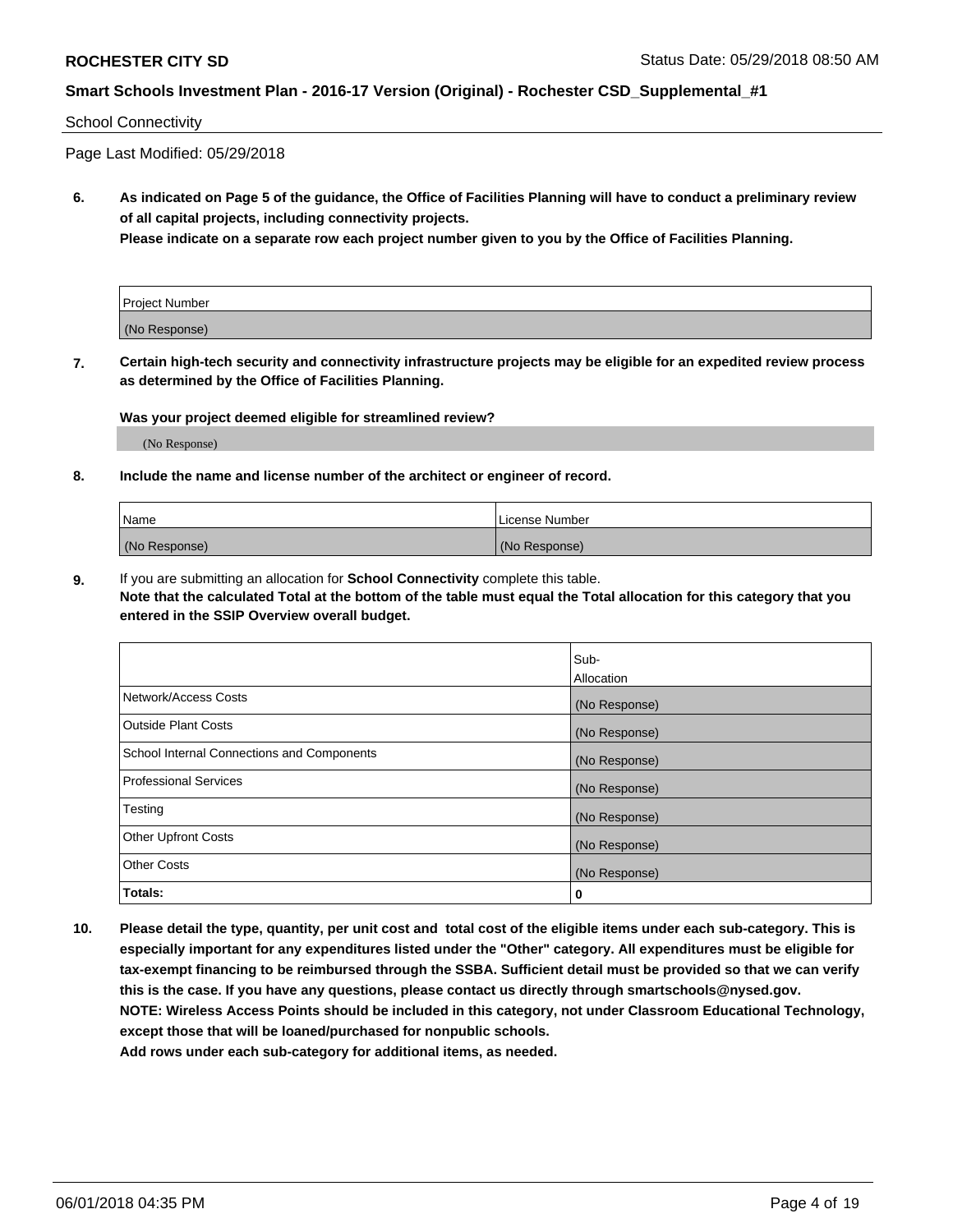School Connectivity

| Select the allowable expenditure | Item to be purchased | Quantity      | Cost per Item | <b>Total Cost</b> |
|----------------------------------|----------------------|---------------|---------------|-------------------|
| type.                            |                      |               |               |                   |
| Repeat to add another item under |                      |               |               |                   |
| each type.                       |                      |               |               |                   |
| (No Response)                    | (No Response)        | (No Response) | (No Response) | (No Response)     |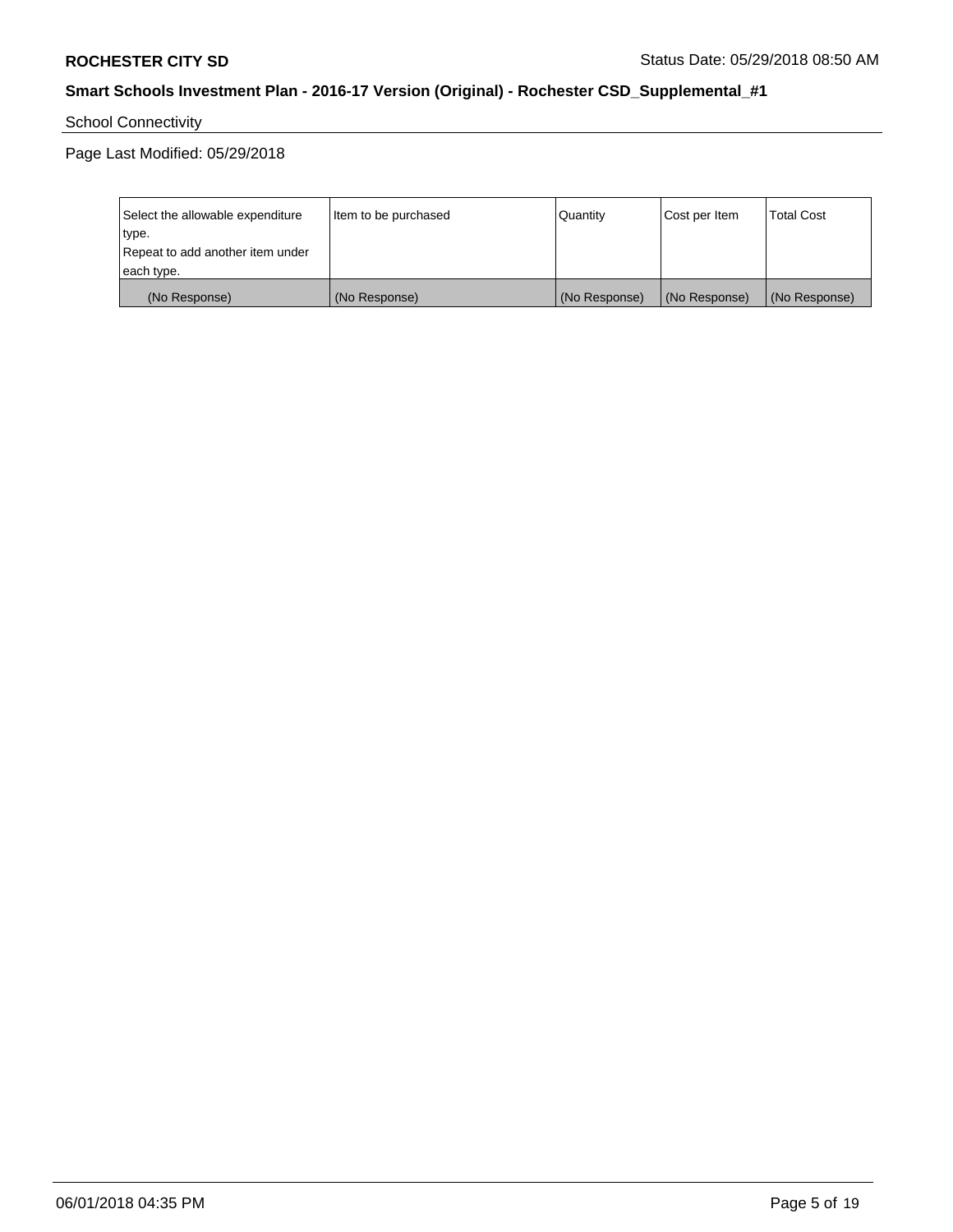Community Connectivity (Broadband and Wireless)

Page Last Modified: 05/29/2018

**1. Describe how you intend to use Smart Schools Bond Act funds for high-speed broadband and/or wireless connectivity projects in the community.**

(No Response)

**2. Please describe how the proposed project(s) will promote student achievement and increase student and/or staff access to the Internet in a manner that enhances student learning and/or instruction outside of the school day and/or school building.**

(No Response)

**3. Community connectivity projects must comply with all the necessary local building codes and regulations (building and related permits are not required prior to plan submission).**

 $\Box$  I certify that we will comply with all the necessary local building codes and regulations.

**4. Please describe the physical location of the proposed investment.**

(No Response)

**5. Please provide the initial list of partners participating in the Community Connectivity Broadband Project, along with their Federal Tax Identification (Employer Identification) number.**

| <b>Project Partners</b> | l Federal ID # |
|-------------------------|----------------|
| (No Response)           | (No Response)  |

**6.** If you are submitting an allocation for **Community Connectivity**, complete this table. **Note that the calculated Total at the bottom of the table must equal the Total allocation for this category that you entered in the SSIP Overview overall budget.**

|                                    | Sub-Allocation |
|------------------------------------|----------------|
| Network/Access Costs               | (No Response)  |
| Outside Plant Costs                | (No Response)  |
| <b>Tower Costs</b>                 | (No Response)  |
| <b>Customer Premises Equipment</b> | (No Response)  |
| <b>Professional Services</b>       | (No Response)  |
| Testing                            | (No Response)  |
| <b>Other Upfront Costs</b>         | (No Response)  |
| <b>Other Costs</b>                 | (No Response)  |
| Totals:                            | 0              |

**7. Please detail the type, quantity, per unit cost and total cost of the eligible items under each sub-category. This is especially important for any expenditures listed under the "Other" category. All expenditures must be capital-bond eligible to be reimbursed through the SSBA. If you have any questions, please contact us directly through smartschools@nysed.gov.**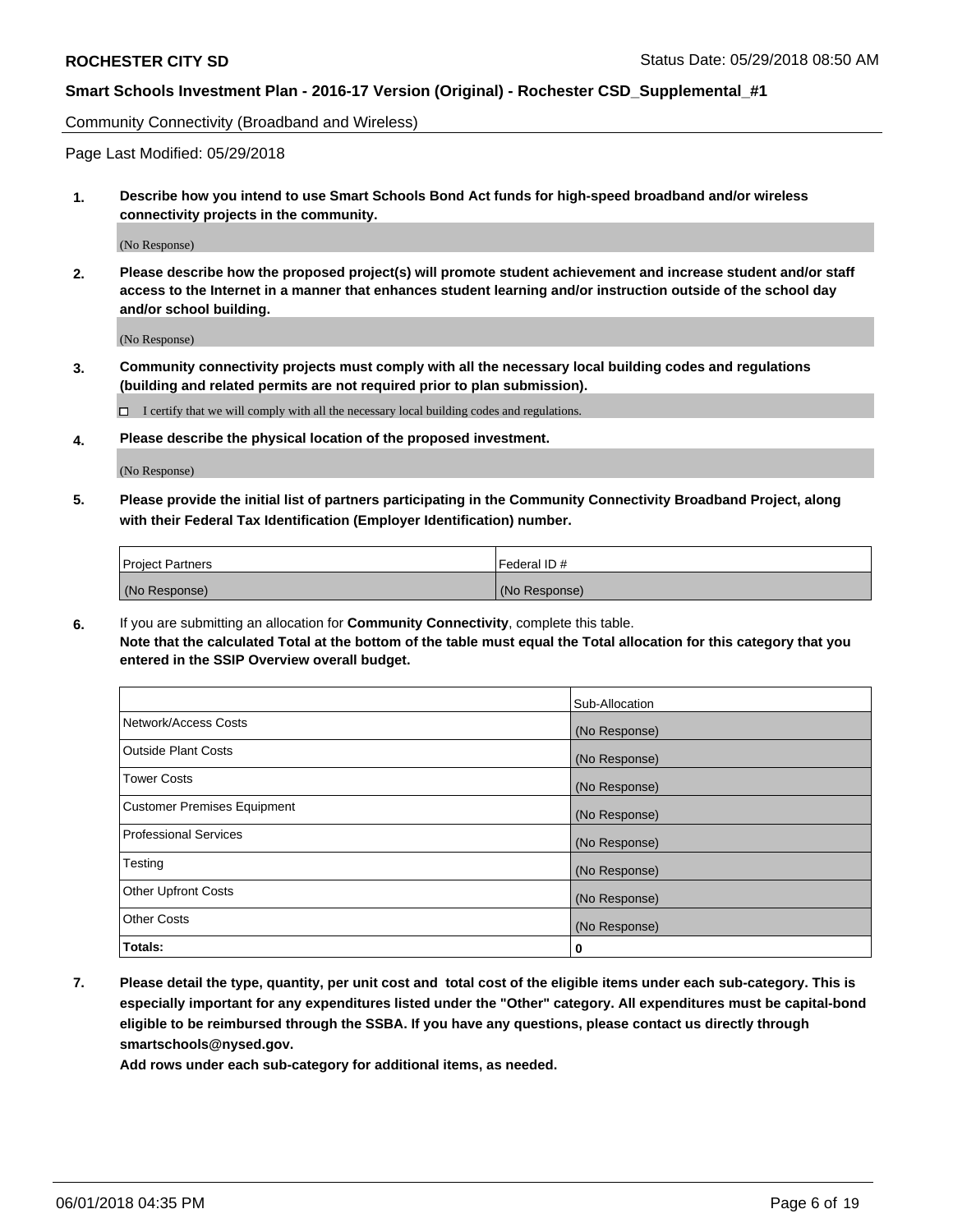Community Connectivity (Broadband and Wireless)

| Select the allowable expenditure<br>type.<br>Repeat to add another item under | Item to be purchased | Quantity      | Cost per Item | <b>Total Cost</b> |
|-------------------------------------------------------------------------------|----------------------|---------------|---------------|-------------------|
| each type.                                                                    |                      |               |               |                   |
| (No Response)                                                                 | (No Response)        | (No Response) | (No Response) | (No Response)     |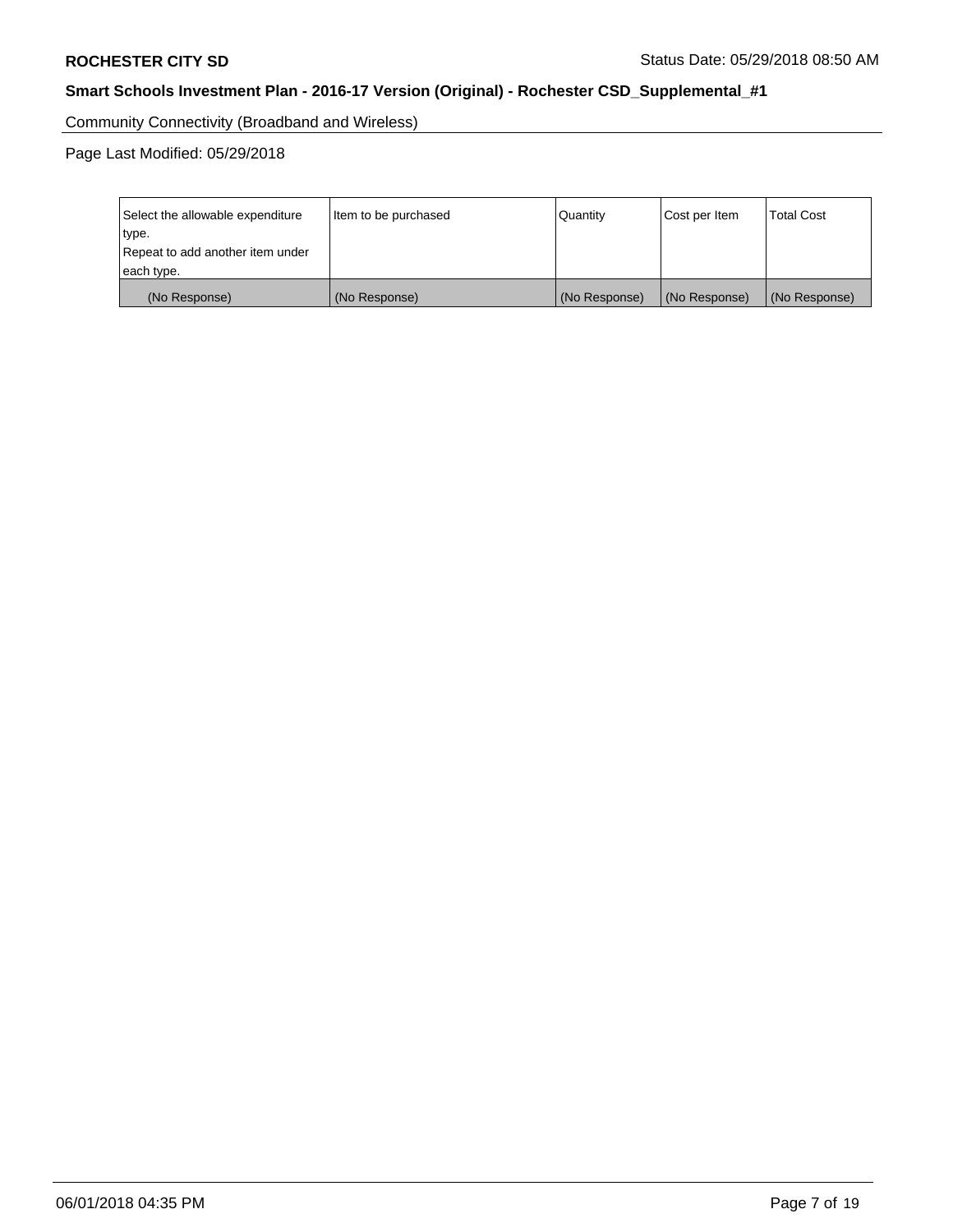#### Classroom Learning Technology

Page Last Modified: 05/29/2018

**1. In order for students and faculty to receive the maximum benefit from the technology made available under the Smart Schools Bond Act, their school buildings must possess sufficient connectivity infrastructure to ensure that devices can be used during the school day. Smart Schools Investment Plans must demonstrate that sufficient infrastructure that meets the Federal Communications Commission's 100 Mbps per 1,000 students standard currently exists in the buildings where new devices will be deployed, or is a planned use of a portion of Smart Schools Bond Act funds, or is under development through another funding source.**

**Smart Schools Bond Act funds used for technology infrastructure or classroom technology investments must increase the number of school buildings that meet or exceed the minimum speed standard of 100 Mbps per 1,000 students and staff within 12 months. This standard may be met on either a contracted 24/7 firm service or a "burstable" capability. If the standard is met under the burstable criteria, it must be:**

**1. Specifically codified in a service contract with a provider, and**

**2. Guaranteed to be available to all students and devices as needed, particularly during periods of high demand, such as computer-based testing (CBT) periods.**

**Please describe how your district already meets or is planning to meet this standard within 12 months of plan submission.**

(No Response)

- **1a. If a district believes that it will be impossible to meet this standard within 12 months, it may apply for a waiver of this requirement, as described on the Smart Schools website. The waiver must be filed and approved by SED prior to submitting this survey.**
	- By checking this box, you are certifying that the school district has an approved waiver of this requirement on file with the New York State Education Department.
- **2.** Connectivity Speed Calculator **(Required)**

|                         | l Number of<br><b>Students</b> | Multiply by<br>100 Kbps | Divide by 1000 Current Speed<br>to Convert to<br>Required<br>l Speed in Mb | lin Mb           | Expected<br>Speed to be<br>Attained Within Required<br>12 Months | Expected Date<br>When<br>Speed Will be<br><b>Met</b> |
|-------------------------|--------------------------------|-------------------------|----------------------------------------------------------------------------|------------------|------------------------------------------------------------------|------------------------------------------------------|
| <b>Calculated Speed</b> | (No<br>Response)               | (No Response)           | (No<br>Response)                                                           | (No<br>Response) | (No<br>Response)                                                 | l (No<br>Response)                                   |

**3. If the district wishes to have students and staff access the Internet from wireless devices within the school building, or in close proximity to it, it must first ensure that it has a robust Wi-Fi network in place that has sufficient bandwidth to meet user demand.**

**Please describe how you have quantified this demand and how you plan to meet this demand.**

(No Response)

**4. All New York State public school districts are required to complete and submit an Instructional Technology Plan survey to the New York State Education Department in compliance with Section 753 of the Education Law and per Part 100.12 of the Commissioner's Regulations.**

**Districts that include educational technology purchases as part of their Smart Schools Investment Plan must have a submitted and approved Instructional Technology Plan survey on file with the New York State Education Department.**

- By checking this box, you are certifying that the school district has an approved Instructional Technology Plan survey on file with the New York State Education Department.
- **5. Describe the devices you intend to purchase and their compatibility with existing or planned platforms or systems. Specifically address the adequacy of each facility's electrical, HVAC and other infrastructure necessary to install and support the operation of the planned technology.**

(No Response)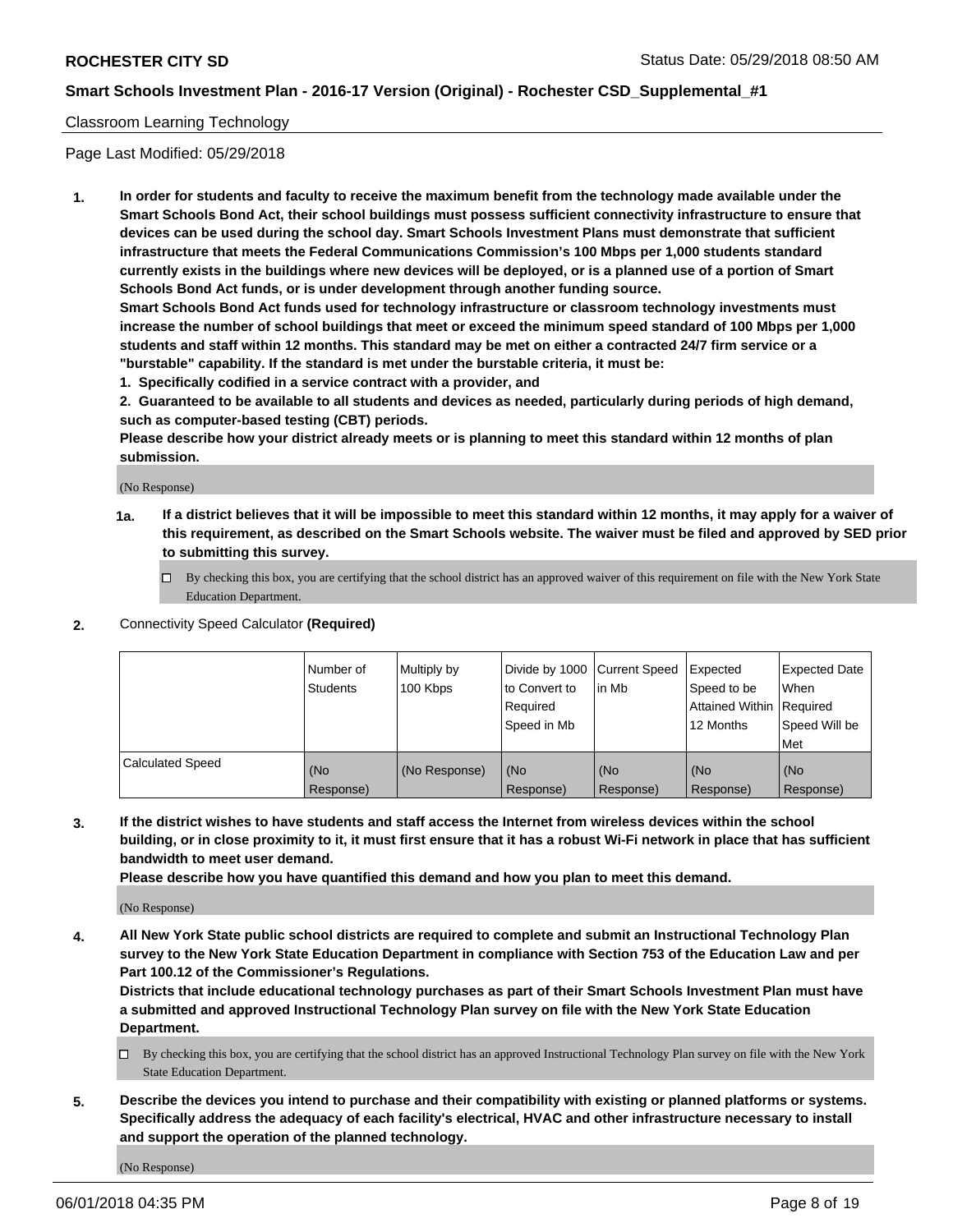#### Classroom Learning Technology

Page Last Modified: 05/29/2018

- **6. Describe how the proposed technology purchases will:**
	- **> enhance differentiated instruction;**
	- **> expand student learning inside and outside the classroom;**
	- **> benefit students with disabilities and English language learners; and**
	- **> contribute to the reduction of other learning gaps that have been identified within the district.**

**The expectation is that districts will place a priority on addressing the needs of students who struggle to succeed in a rigorous curriculum. Responses in this section should specifically address this concern and align with the district's Instructional Technology Plan (in particular Question 2 of E. Curriculum and Instruction: "Does the district's instructional technology plan address the needs of students with disabilities to ensure equitable access to instruction, materials and assessments?" and Question 3 of the same section: "Does the district's instructional technology plan address the provision of assistive technology specifically for students with disabilities to ensure access to and participation in the general curriculum?"**

(No Response)

**7. Where appropriate, describe how the proposed technology purchases will enhance ongoing communication with parents and other stakeholders and help the district facilitate technology-based regional partnerships, including distance learning and other efforts.**

(No Response)

**8. Describe the district's plan to provide professional development to ensure that administrators, teachers and staff can employ the technology purchased to enhance instruction successfully.**

**Note: This response should be aligned and expanded upon in accordance with your district's response to Question 1 of F. Professional Development of your Instructional Technology Plan: "Please provide a summary of professional development offered to teachers and staff, for the time period covered by this plan, to support technology to enhance teaching and learning. Please include topics, audience and method of delivery within your summary."**

(No Response)

- **9. Districts must contact the SUNY/CUNY teacher preparation program that supplies the largest number of the district's new teachers to request advice on innovative uses and best practices at the intersection of pedagogy and educational technology.**
	- $\Box$  By checking this box, you certify that you have contacted the SUNY/CUNY teacher preparation program that supplies the largest number of your new teachers to request advice on these issues.
	- **9a. Please enter the name of the SUNY or CUNY Institution that you contacted.**

(No Response)

**9b. Enter the primary Institution phone number.**

(No Response)

**9c. Enter the name of the contact person with whom you consulted and/or will be collaborating with on innovative uses of technology and best practices.**

(No Response)

**10. A district whose Smart Schools Investment Plan proposes the purchase of technology devices and other hardware must account for nonpublic schools in the district.**

**Are there nonpublic schools within your school district?**

Yes

 $\hfill \square$  No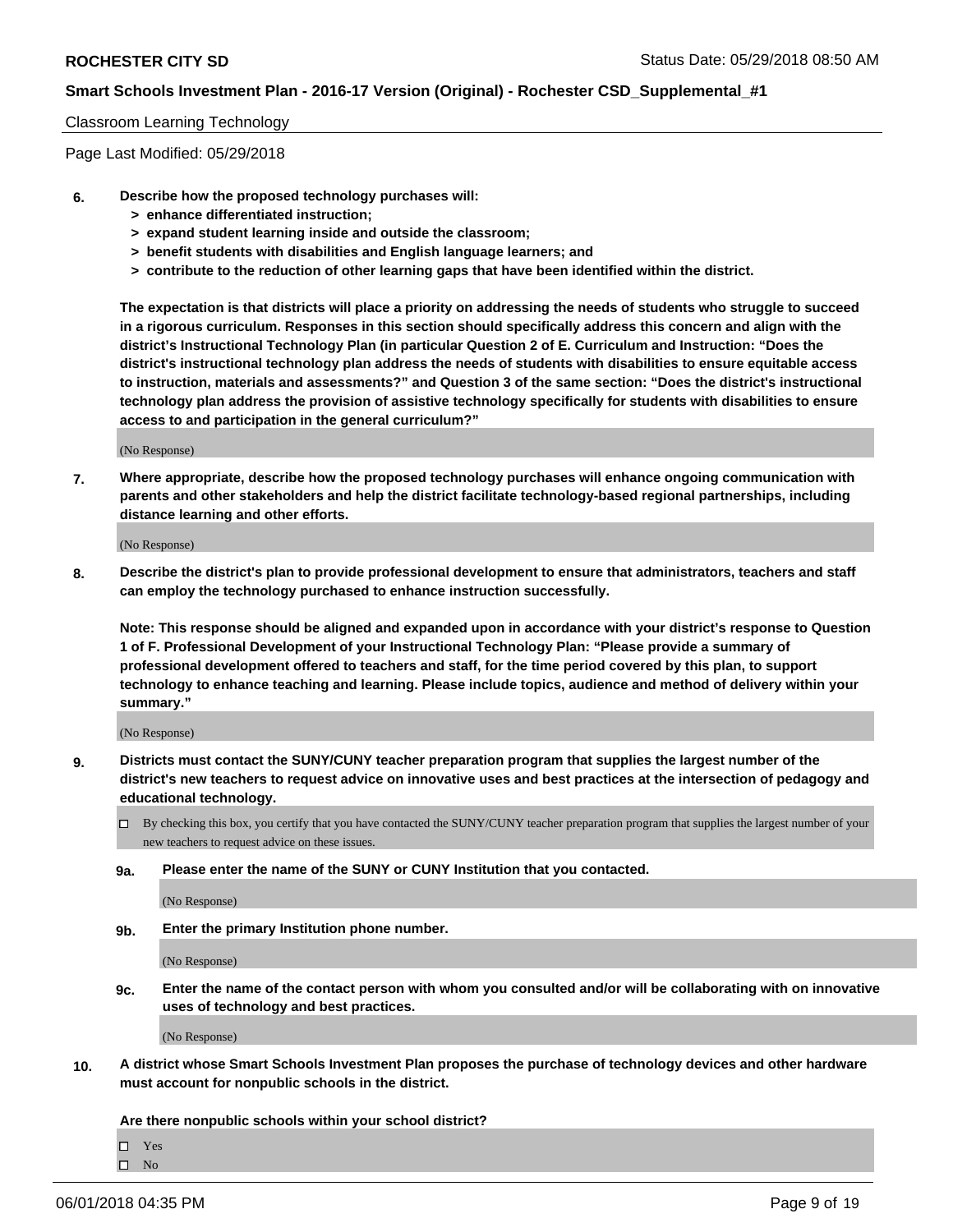Classroom Learning Technology

Page Last Modified: 05/29/2018

#### **11.** Nonpublic Classroom Technology Loan Calculator

The Smart Schools Bond Act provides that any Classroom Learning Technology purchases made using Smart Schools funds shall be lent, upon request, to nonpublic schools in the district. However, no school district shall be required to loan technology in amounts greater than the total obtained and spent on technology pursuant to the Smart Schools Bond Act and the value of such loan may not exceed the total of \$250 multiplied by the nonpublic school enrollment in the base year at the time of enactment.

See: http://www.p12.nysed.gov/mgtserv/smart\_schools/docs/Smart\_Schools\_Bond\_Act\_Guidance\_04.27.15\_Final.pdf.

|                                       | 1. Classroom<br>Technology<br>Sub-allocation | l 2. Public<br>Enrollment<br>$(2014 - 15)$ | l 3. Nonpublic<br>Enrollment<br>(2014-15) | 4. Sum of<br>Public and<br>l Nonpublic<br>Enrollment | l 5. Total Per<br>Pupil Sub-<br>lallocation                                                   | l 6. Total<br>Nonpublic Loan<br>Amount |
|---------------------------------------|----------------------------------------------|--------------------------------------------|-------------------------------------------|------------------------------------------------------|-----------------------------------------------------------------------------------------------|----------------------------------------|
| Calculated Nonpublic Loan<br>l Amount |                                              |                                            |                                           |                                                      | (No Response)   (No Response)   (No Response)   (No Response)   (No Response)   (No Response) |                                        |

**12. To ensure the sustainability of technology purchases made with Smart Schools funds, districts must demonstrate a long-term plan to maintain and replace technology purchases supported by Smart Schools Bond Act funds. This sustainability plan shall demonstrate a district's capacity to support recurring costs of use that are ineligible for Smart Schools Bond Act funding such as device maintenance, technical support, Internet and wireless fees, maintenance of hotspots, staff professional development, building maintenance and the replacement of incidental items. Further, such a sustainability plan shall include a long-term plan for the replacement of purchased devices and equipment at the end of their useful life with other funding sources.**

 $\Box$  By checking this box, you certify that the district has a sustainability plan as described above.

**13. Districts must ensure that devices purchased with Smart Schools Bond funds will be distributed, prepared for use, maintained and supported appropriately. Districts must maintain detailed device inventories in accordance with generally accepted accounting principles.**

By checking this box, you certify that the district has a distribution and inventory management plan and system in place.

**14.** If you are submitting an allocation for **Classroom Learning Technology** complete this table.

**Note that the calculated Total at the bottom of the table must equal the Total allocation for this category that you entered in the SSIP Overview overall budget.**

|                          | Sub-Allocation |
|--------------------------|----------------|
| Interactive Whiteboards  | (No Response)  |
| <b>Computer Servers</b>  | (No Response)  |
| <b>Desktop Computers</b> | (No Response)  |
| <b>Laptop Computers</b>  | (No Response)  |
| <b>Tablet Computers</b>  | (No Response)  |
| <b>Other Costs</b>       | (No Response)  |
| Totals:                  | 0              |

**15. Please detail the type, quantity, per unit cost and total cost of the eligible items under each sub-category. This is especially important for any expenditures listed under the "Other" category. All expenditures must be capital-bond eligible to be reimbursed through the SSBA. If you have any questions, please contact us directly through smartschools@nysed.gov.**

**Please specify in the "Item to be Purchased" field which specific expenditures and items are planned to meet the district's nonpublic loan requirement, if applicable.**

**NOTE: Wireless Access Points that will be loaned/purchased for nonpublic schools should ONLY be included in this category, not under School Connectivity, where public school districts would list them.**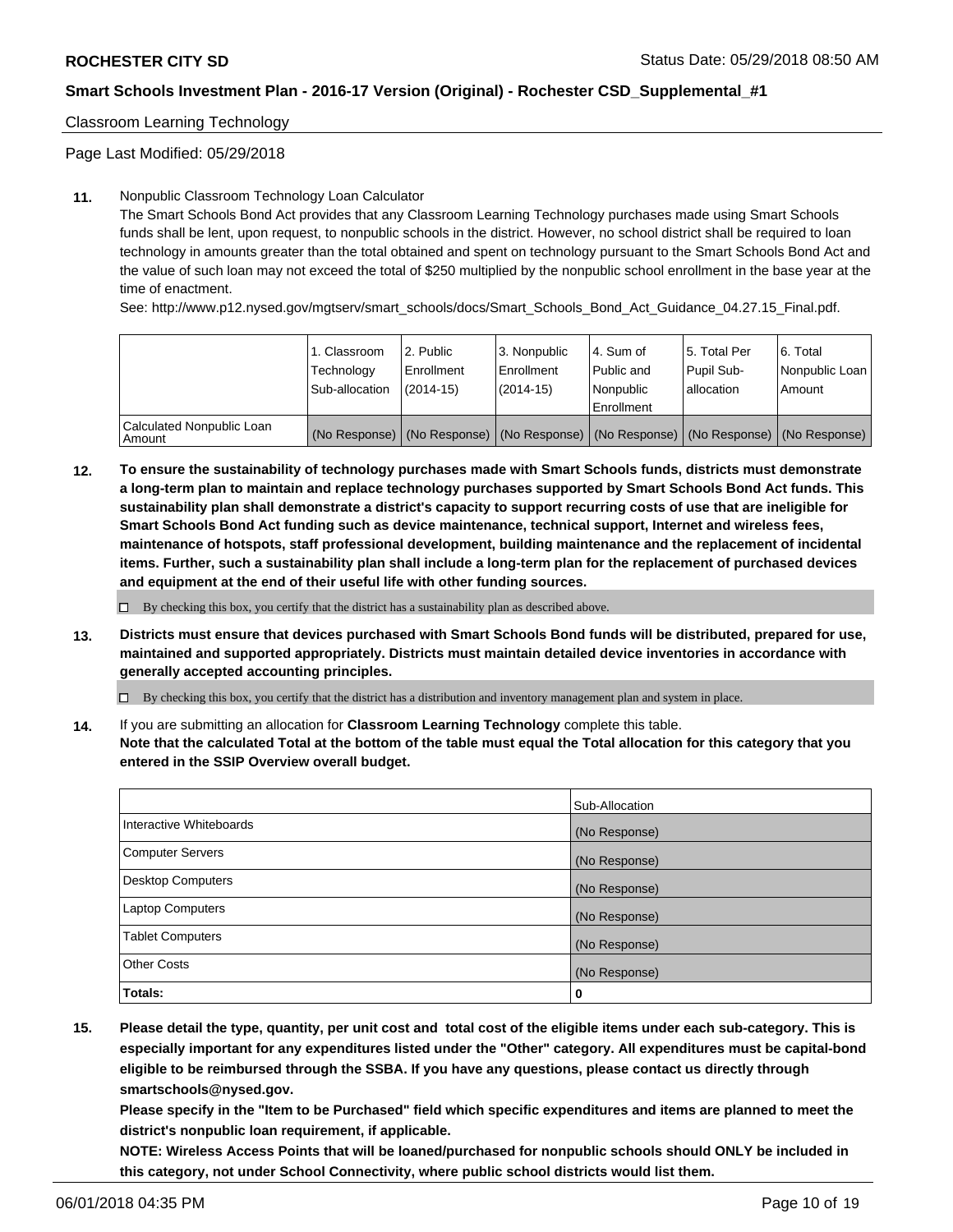Classroom Learning Technology

Page Last Modified: 05/29/2018

| (No Response)                    | (No Response)          | (No Response) | (No Response) | (No Response)     |
|----------------------------------|------------------------|---------------|---------------|-------------------|
| each type.                       |                        |               |               |                   |
| Repeat to add another item under |                        |               |               |                   |
| type.                            |                        |               |               |                   |
| Select the allowable expenditure | I Item to be Purchased | Quantity      | Cost per Item | <b>Total Cost</b> |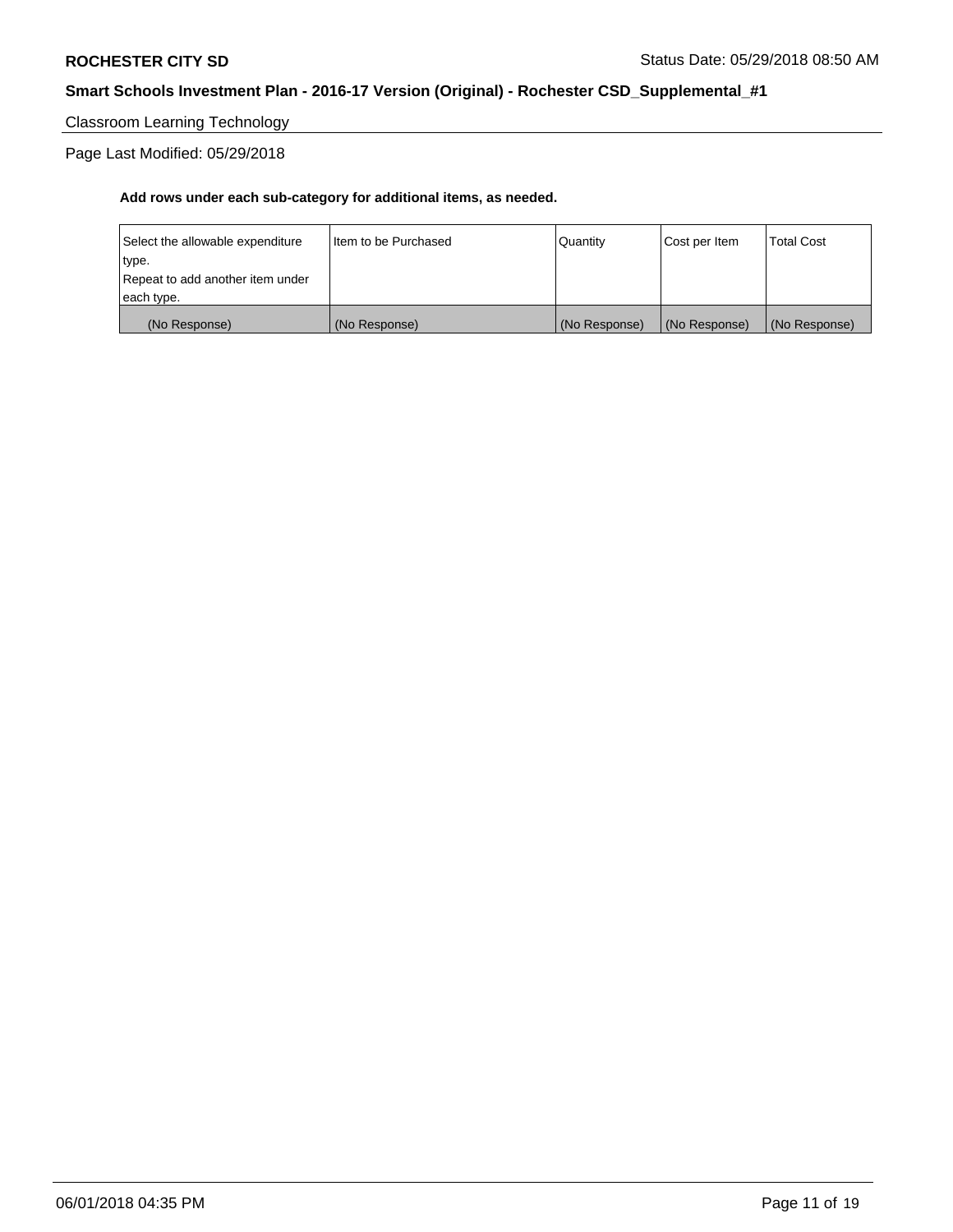#### Pre-Kindergarten Classrooms

Page Last Modified: 05/29/2018

#### **1. Provide information regarding how and where the district is currently serving pre-kindergarten students and justify the need for additional space with enrollment projections over 3 years.**

The RCSD, for the schools impacted by this supplement, is providing Pre-Kindergarten instruction in portable classrooms. The overall Phase 2 Strategic Plan has been approved by the District's Board of Education, as well as SED, and incorporates the complete re-construction/expansion projects for 13 schools. The approved work scope provides permanent classroom space for Pre-Kindergarten in a cluster configuration by grade level within each of the Phase 2 elementary schools.

The demographic projection district-wide over the next 10 years were provided in the approved Phase 2 Strategic Plan. For convenient reference, the Pre-Kindergarten enrollment for the years 1 to 3 are as follows:

| <b>Starting Year</b> | <b>Agency Based*</b> | <b>District Based*</b> | <b>Total Pre-Kindergarten*</b> |  |  |
|----------------------|----------------------|------------------------|--------------------------------|--|--|
| 2015-16              | 1,156                | 1,050                  | 2,206                          |  |  |
| First Year           | 1,183                | 1,080                  | 2,263                          |  |  |
| Second Year          | 1,183                | 1,080                  | 2,263                          |  |  |
| Third Year           | 1,183                | 1,080                  | 2,263                          |  |  |
| .<br>.               |                      |                        |                                |  |  |

\* Note, the enrollment has been limited to the state-approved 'seat' allocations.

- **2. Describe the district's plan to construct, enhance or modernize education facilities to accommodate prekindergarten programs. Such plans must include:**
	- **Specific descriptions of what the district intends to do to each space;**
	- **An affirmation that pre-kindergarten classrooms will contain a minimum of 900 square feet per classroom;**
	- **The number of classrooms involved;**
	- **The approximate construction costs per classroom; and**
	- **Confirmation that the space is district-owned or has a long-term lease that exceeds the probable useful life of the improvements.**

The Rochester Schools Modernization Program (RSMP) will completely integrate PK classrooms at existing elementary schools to assure equity and compliance with the Core Model Program resulting in complete projects SED has agreed to be equivalent to new construction. The RCSD mission is to provide opportunities for young children to participate in challenging, stimulating program, designed to support their language, cognitive social development while being sensitive to their strengths and needs. The RSMP will expand the District's pre-kindergarten capacity at Schools 4, 10 and 16 with a total of seven PK spaces -two PK classrooms at School 4, two PK classrooms at School 10, and three at School 16. Each project (3 total) proposed for SSBA funds will have a new building addition to allow integrating PK into each school. The typical PK has a dedicated/internal ADA toilet in a self-contained suite layout. The average sizes range from 944 to 1,156 sf, with an average 'raw' cost of \$529,000 per PK (which reflects the disproportionately high area and thus costs for exterior walls, windows, plumbing, etc). As part of the work scope, temporary structures currently in use at Schools 10 and 16 will be demolished and the 'raw' pro-rated cost includes new FF&E, and classroom technology infrastructure/installation of new equipment. The overall scope also includes the pro-rated costs for the required exit corridors, stairs, toilet rooms, etc. and new, major facilities to be shared by PK including the libraries, cafeterias and gymnasiums and associated new mechanical, electrical and plumbing systems. The total prorated costs for the overall work scope associated with incorporating the PK classrooms into the projects including the incidental soft costs breaks down to School 4 at \$2 million, School 10 at \$2.3 million, and School 16 at \$4.2 million as detailed on the attached summary chart. (Note, the square foot costs differ depending upon the actual approved construction schedule and simple square foot cost pro ratas for the site/utilities, e.g, disconnecting/relocating utilities, site improvements for playgrounds, parking, etc., and incidental costs, e.g. A/E, and CM fees, Program-wide expenses, District-Wide Technology infrastructure, etc.)

**3. Smart Schools Bond Act funds may only be used for capital construction costs. Describe the type and amount of additional funds that will be required to support ineligible ongoing costs (e.g. instruction, supplies) associated with any additional pre-kindergarten classrooms that the district plans to add.**

The approved Phase 2 Strategic Plan is directly linked to special legislation approved by the state to provide \$435 million in capital project funding. The Total Project Budget for School 4 amounts to \$28 Million, which is consistent with the Financial Plan approved by the State Comptroller, and would complement the Smart Bond Funds. (Note, School 4 has no portable classrooms, but will receive new PK classrooms) The RCSD annual budget for 2016-17 was \$864,734,068, and School 4 was one of the school facilities covered in the District's annual operating budget for instruction, supplies, O/M, etc.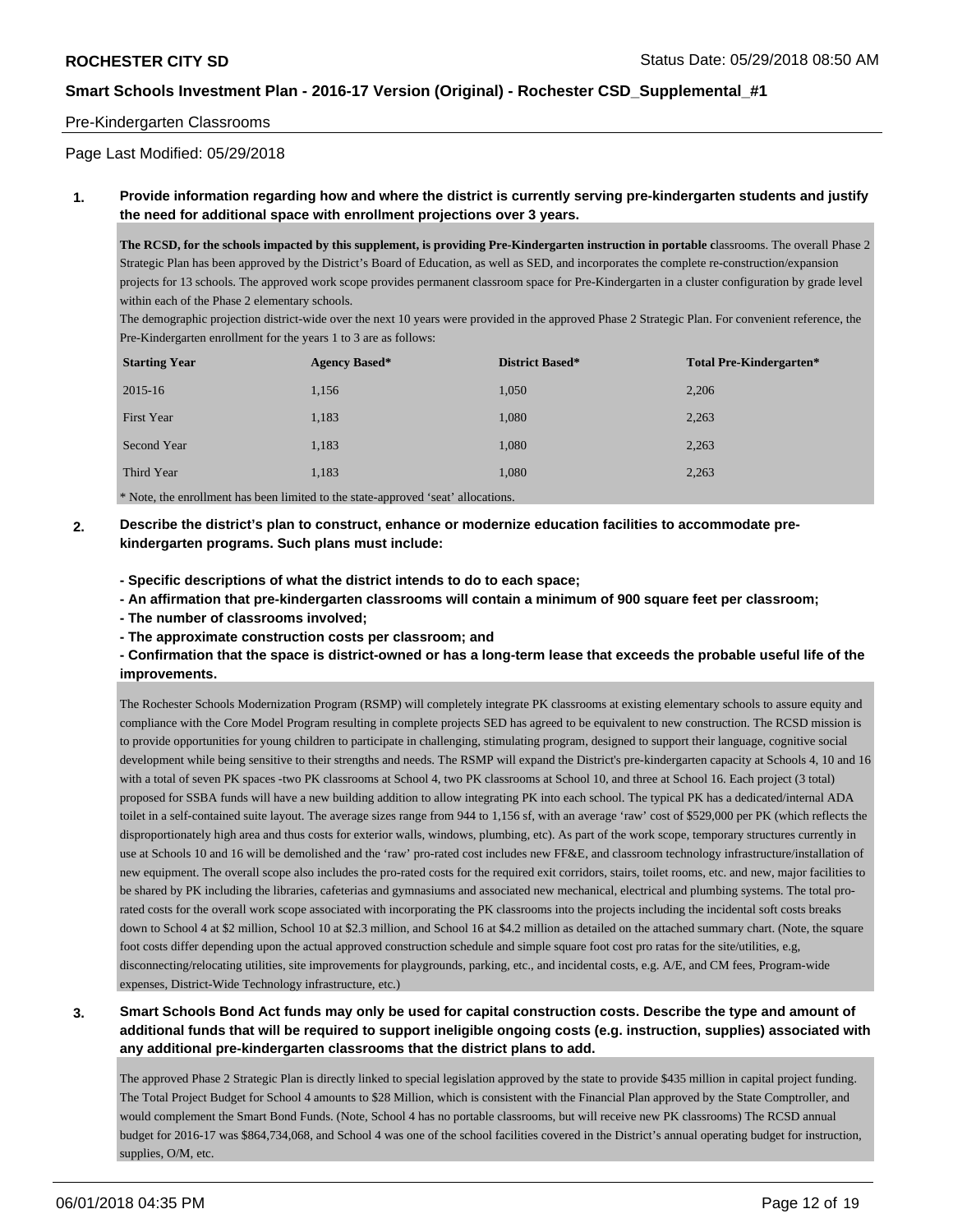#### Pre-Kindergarten Classrooms

Page Last Modified: 05/29/2018

**4. All plans and specifications for the erection, repair, enlargement or remodeling of school buildings in any public school district in the State must be reviewed and approved by the Commissioner. Districts that plan capital projects using their Smart Schools Bond Act funds will undergo a Preliminary Review Process by the Office of Facilities Planning.**

**Please indicate on a separate row each project number given to you by the Office of Facilities Planning.**

| Project Number        |
|-----------------------|
| 26-16-00-01-0-004-024 |
| 26-16-00-01-0-037-021 |
| 26-16-00-01-0-016-020 |

**5.** If you have made an allocation for **Pre-Kindergarten Classrooms,** complete this table.

**Note that the calculated Total at the bottom of the table must equal the Total allocation for this category that you entered in the SSIP Overview overall budget.**

|                                          | Sub-Allocation |
|------------------------------------------|----------------|
| Construct Pre-K Classrooms               | 5,931,680      |
| Enhance/Modernize Educational Facilities | (No Response)  |
| Other Costs                              | 2,318,320      |
| Totals:                                  | 8,250,000      |

**6. Please detail the type, quantity, per unit cost and total cost of the eligible items under each sub-category. This is especially important for any expenditures listed under the "Other" category. All expenditures must be capital-bond eligible to be reimbursed through the SSBA. If you have any questions, please contact us directly through smartschools@nysed.gov.**

| Select the allowable expenditure<br>type.<br>Repeat to add another item under | Item to be purchased                                  | Quantity | Cost per Item | <b>Total Cost</b> |
|-------------------------------------------------------------------------------|-------------------------------------------------------|----------|---------------|-------------------|
| each type.                                                                    |                                                       |          |               |                   |
| <b>Construct Pre-K Classrooms</b>                                             | General Trades (School 4)                             | 1.00     | 704,628       | 704,628           |
| <b>Construct Pre-K Classrooms</b>                                             | Mechanical Systems (School 4)                         | 1.00     | 167,164       | 167,164           |
| <b>Construct Pre-K Classrooms</b>                                             | Electrical Systems (School 4)                         | 1.00     | 154,468       | 154,468           |
| <b>Construct Pre-K Classrooms</b>                                             | Plumbing/Flre Protection (School 4)                   | 1.00     | 31,740        | 31,740            |
| <b>Other Costs</b>                                                            | Incidentals - A/E & CM fees (School 4)                | 1.00     | 131,345       | 131,345           |
| <b>Other Costs</b>                                                            | Incidentals: Program wide & Finance<br>(School 4)     | 1.00     | 188,010       | 188,010           |
| <b>Construct Pre-K Classrooms</b>                                             | Site / Civil Improvements (School 4)                  | 1.00     | 47,780        | 47,780            |
| <b>Construct Pre-K Classrooms</b>                                             | General Trades - Non Classroom area<br>(School 4)     | 1.00     | 270,754       | 270,754           |
| <b>Construct Pre-K Classrooms</b>                                             | Mechanical Systems - Non Classroom<br>area (School 4) | 1.00     | 75,568        | 75,568            |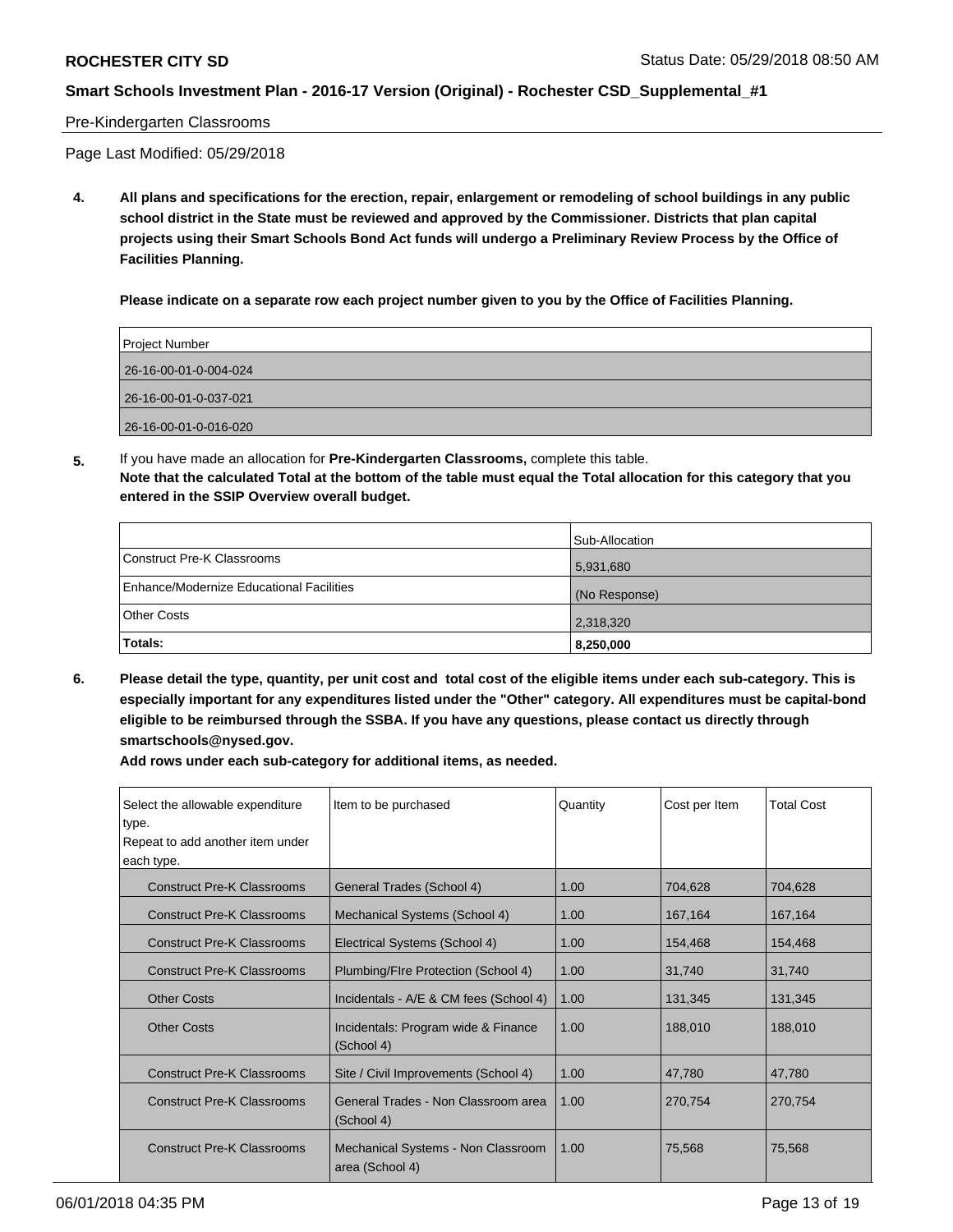# Pre-Kindergarten Classrooms

| Select the allowable expenditure<br>type.<br>Repeat to add another item under | Item to be purchased                                                    | Quantity | Cost per Item | <b>Total Cost</b> |
|-------------------------------------------------------------------------------|-------------------------------------------------------------------------|----------|---------------|-------------------|
| each type.<br><b>Construct Pre-K Classrooms</b>                               | Electrical Systems - Non Classroom<br>area (School 4)                   | 1.00     | 69,829        | 69,829            |
| <b>Construct Pre-K Classrooms</b>                                             | Plumbing/FIre Protection - Non<br>Classroom area (School 4)             | 1.00     | 14,349        | 14,349            |
| <b>Other Costs</b>                                                            | Incidentals: A/E & CM fees - Non<br>Classroom area (School 4)           | 1.00     | 59,375        | 59,375            |
| <b>Other Costs</b>                                                            | Incidentals: Program wide & Finance -<br>Non Classroom area (School 4)  | 1.00     | 84,990        | 84,990            |
| <b>Construct Pre-K Classrooms</b>                                             | General Trades (School 10)                                              | 1.00     | 533,163       | 533,163           |
| <b>Construct Pre-K Classrooms</b>                                             | Mechanical Systems (School 10)                                          | 1.00     | 171,320       | 171,320           |
| <b>Construct Pre-K Classrooms</b>                                             | Electrical Systems (School 10)                                          | 1.00     | 144,880       | 144,880           |
| <b>Construct Pre-K Classrooms</b>                                             | Plumbing/Fire Protection (School 10)                                    | 1.00     | 58,637        | 58,637            |
| <b>Other Costs</b>                                                            | Incidentals: A/E & CM fees (School 10)                                  | 1.00     | 149,040       | 149,040           |
| <b>Other Costs</b>                                                            | Incidentals: Program wide & Finance<br>(School 10)                      | 1.00     | 254,115       | 254,115           |
| <b>Construct Pre-K Classrooms</b>                                             | General Trades - Non Classroom area<br>(School 10)                      | 1.00     | 392,685       | 392,685           |
| <b>Construct Pre-K Classrooms</b>                                             | Mechanical Systems - Non Classroom<br>area (School 10)                  | 1.00     | 98,475        | 98,475            |
| <b>Construct Pre-K Classrooms</b>                                             | Electrical Systems - Non Classroom<br>area (School 10)                  | 1.00     | 83,280        | 83,280            |
| <b>Construct Pre-K Classrooms</b>                                             | Plumbing/Fire Protection - Non<br>Classroom area (School 10)            | 1.00     | 32,960        | 32,960            |
| <b>Other Costs</b>                                                            | Incidentals: A/E & CM fees - Non<br>Classroom area (School 10)          | 1.00     | 85,560        | 85,560            |
| <b>Other Costs</b>                                                            | Incidentals: Program wide & Finance -<br>Non Classroom area (School 10) | 1.00     | 145,885       | 145,885           |
| <b>Construct Pre-K Classrooms</b>                                             | General Trades (School 16)                                              | 1.00     | 882,353       | 882,353           |
| <b>Construct Pre-K Classrooms</b>                                             | Mechanical Systems (School 16)                                          | 1.00     | 253,920       | 253.920           |
| <b>Construct Pre-K Classrooms</b>                                             | Electrical Systems (School 16)                                          | 1.00     | 222,180       | 222,180           |
| <b>Construct Pre-K Classrooms</b>                                             | Plumbing/Fire Protection (School 16)                                    | 1.00     | 128,547       | 128,547           |
| <b>Other Costs</b>                                                            | Incidentals: A/E & CM fees (School 16)                                  | 1.00     | 159,765       | 159,765           |
| <b>Other Costs</b>                                                            | Incidentals: Program wide & Finance<br>(School 16)                      | 1.00     | 489,945       | 489,945           |
| <b>Construct Pre-K Classrooms</b>                                             | General Trades - Non Classroom area<br>(School 16)                      | 1.00     | 860,880       | 860,880           |
| <b>Construct Pre-K Classrooms</b>                                             | Mechanical Systems - Non Classroom                                      | 1.00     | 221,453       | 221,453           |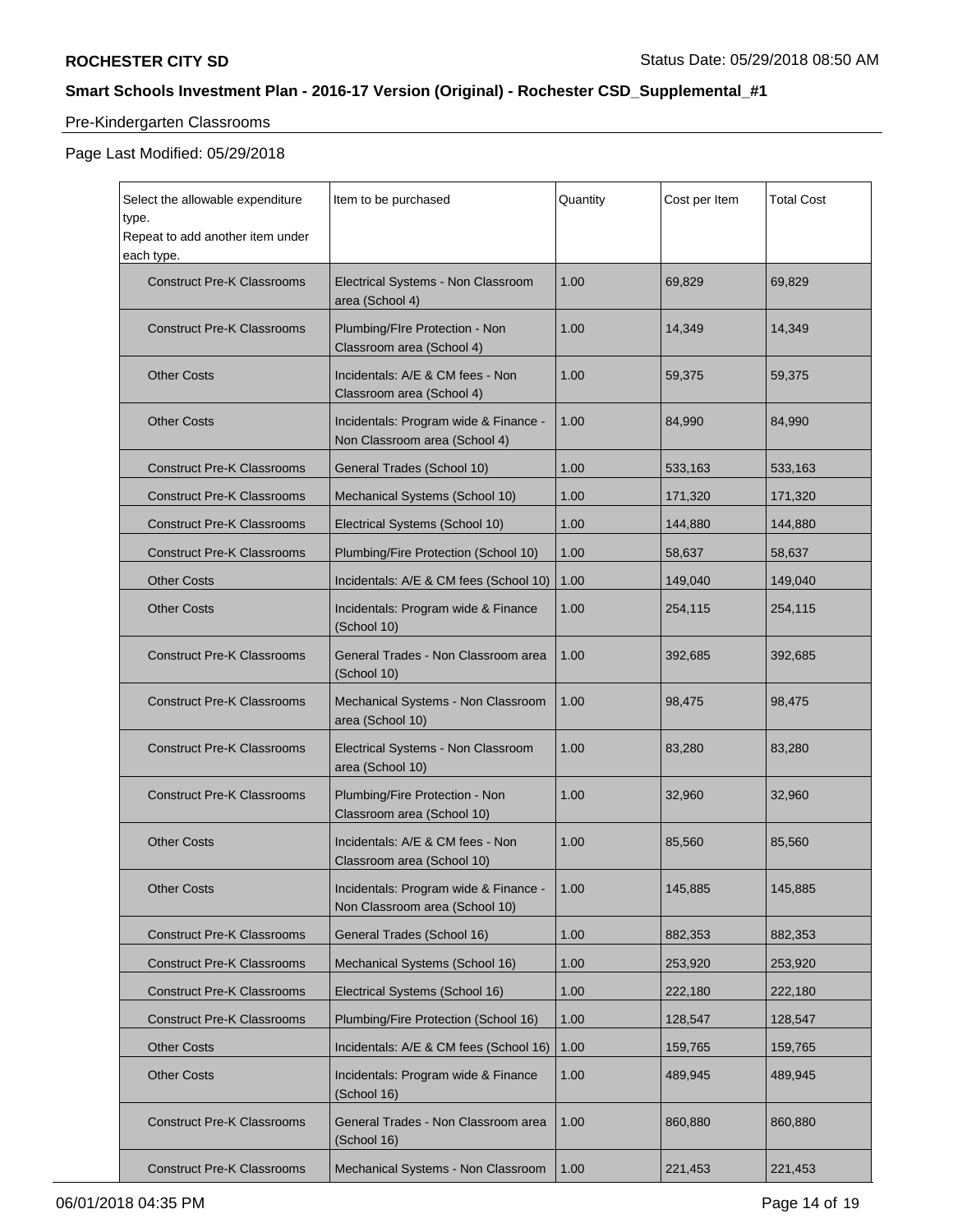# Pre-Kindergarten Classrooms

| Select the allowable expenditure<br>type.<br>Repeat to add another item under<br>each type. | Item to be purchased                                                    | Quantity | Cost per Item | <b>Total Cost</b> |
|---------------------------------------------------------------------------------------------|-------------------------------------------------------------------------|----------|---------------|-------------------|
|                                                                                             | area (School 16)                                                        |          |               |                   |
| <b>Construct Pre-K Classrooms</b>                                                           | Electrical Systems - Non Classroom<br>area (School 16)                  | 1.00     | 193,600       | 193,600           |
| <b>Construct Pre-K Classrooms</b>                                                           | Plumbing/Fire Protection - Non<br>Classroom area (School 16)            | 1.00     | 117,067       | 117,067           |
| <b>Other Costs</b>                                                                          | Incidentals: A/E & CM fees - Non<br>Classroom area (School 16)          | 1.00     | 140.235       | 140.235           |
| <b>Other Costs</b>                                                                          | Incidentals: Program wide & Finance -<br>Non Classroom area (School 16) | 1.00     | 430,055       | 430,055           |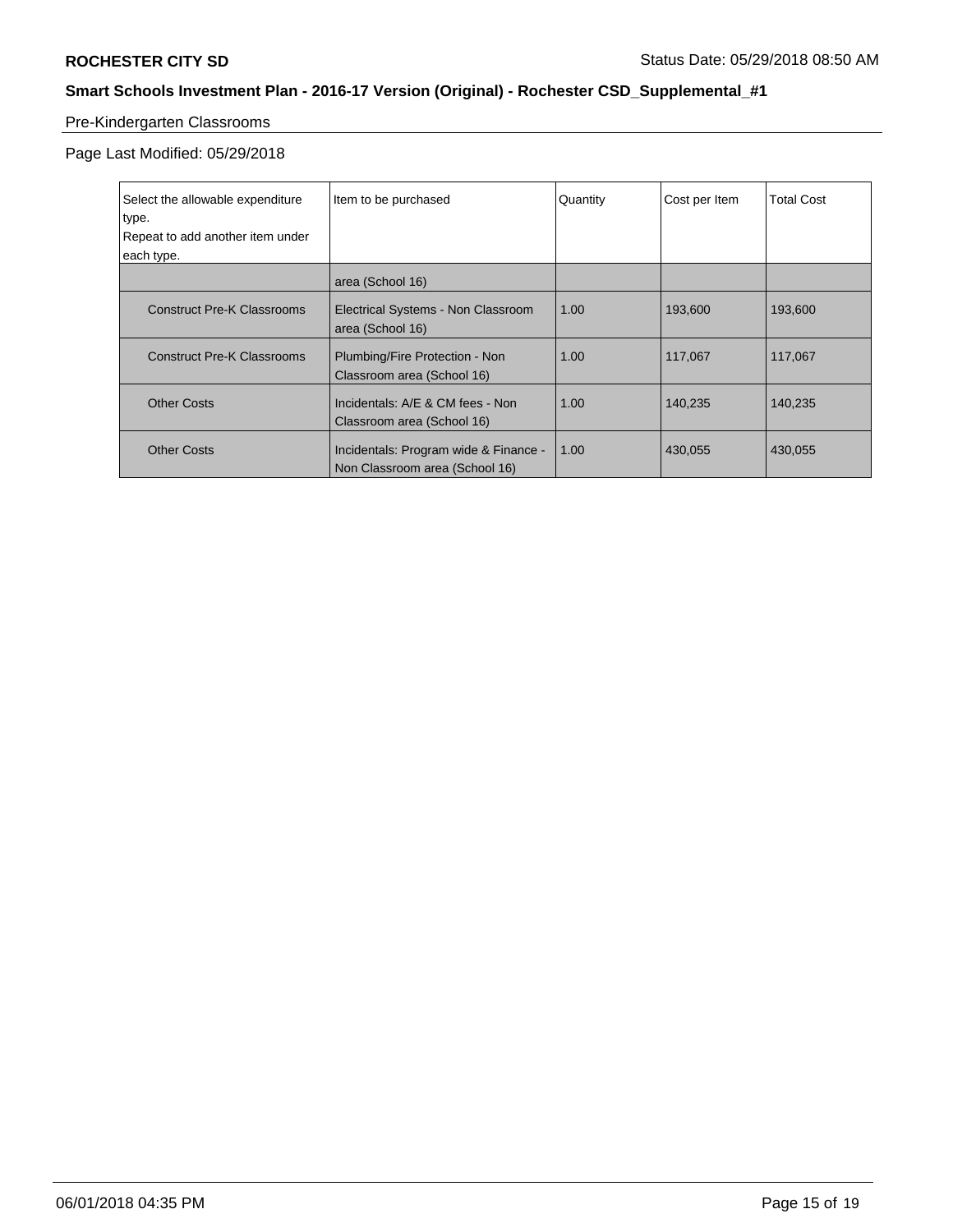#### Replace Transportable Classrooms

Page Last Modified: 05/29/2018

### **1. Describe the district's plan to construct, enhance or modernize education facilities to provide high-quality instructional space by replacing transportable classrooms.**

This SSIP submission involves both integrating PK classrooms, and the demolition of the transportable classrooms at the RSMP Phase 2 Schools in question range in age from 17 to 27-years old, and in all cases are District owned. School 10 has 6 modules for which three (3) were for PK Classrooms, while the others were for the social worker/CASE/psychologist, OT/PK Speech, and a Native American Program. School 16 has 4 modules with two (2) uses for PK, and the others for various support functions. All of the portables are to be demolished to make way for the new construction, and/or site improvements and utilities displaced by the new construction.

The transportable are obsolete in terms of the mechanical/electrical/plumbing/instructional technology needs of a 21st century school. The transportables are detached from the primary school building necessitating both students and staff to experience the inconveniences of 'going outside to go back inside' multiple times each day to utilize all of the other traditional school facilities from the cafeteria, library, and gym... to the nurse or main office.

As part of the approved Phase 2 Strategic Plan, the District developed a Core Model Program for all the typical expectations for spaces by school type. The Rochester Schools Modernization Program (RSMP) will completely integrate PK classrooms for each elementary school to comply with the Core Model Program. For Schools 10 and 16 in particular, the facilities are District owned/operated, and the Project will provide two (2) Pre-Kindergarten classrooms at a Smart Bond prorated Total Project Cost of \$2.3 million for School 10; and three (3) Pre-Kindergarten classrooms at a prorated Total Project Cost of \$2.4 million for School 16 (note, at 107 years old, it is the second-oldest building in the District). The project also includes instructional and shared spaces that will support the new PKs, including self-contained special education classrooms; art, music, and computer classrooms; full kitchens and cafeterias; and outdoor playgrounds. The temporary classrooms currently in use at the schools will be demolished/removed in order to accommodate the new PK spaces and required work scope for mechanical/electrical/plumbing infrastructure replacements, as well as the major shared spaces (Cafeteria, Library, Gymnasium, etc.).

Only the demolition of the transportables in this project is included in this section/category, while we have identified the expenditures related to construction of the PK space are included in the PK section/category.

**2. All plans and specifications for the erection, repair, enlargement or remodeling of school buildings in any public school district in the State must be reviewed and approved by the Commissioner. Districts that plan capital projects using their Smart Schools Bond Act funds will undergo a Preliminary Review Process by the Office of Facilities Planning.**

**Please indicate on a separate row each project number given to you by the Office of Facilities Planning.**

| Project Number        |  |
|-----------------------|--|
| 26-16-00-01-0-037-021 |  |
| 26-16-00-01-0-016-020 |  |

**3. For large projects that seek to blend Smart Schools Bond Act dollars with other funds, please note that Smart Schools Bond Act funds can be allocated on a pro rata basis depending on the number of new classrooms built that directly replace transportable classroom units.**

**If a district seeks to blend Smart Schools Bond Act dollars with other funds describe below what other funds are being used and what portion of the money will be Smart Schools Bond Act funds.**

The approved Phase 2 Strategic Plan is directly linked to special legislation approved by the state to provide \$435 million in capital project funding. The Total Project Budgets for School 10 (\$27 million) and School 16 (\$37 million with an internal budget transfer approved by the Rochester Board of Education) are incorporated in the overall Financial Plan required to be submitted to the Office of the State Comptroller. In both school projects, the Smart Bond Funds would complement the budgets to fully achieve the approved Core Model Program (see Question 1). The breakdown of the Capital Project between the special legislation and Smart Bond funds for the respective schools would be as follows:

| <b>School Project</b> | <b>Special Legislation</b> | <b>Smart Bond</b>   | <b>Percent</b> | <b>Total</b>         |
|-----------------------|----------------------------|---------------------|----------------|----------------------|
| School 10             | \$27 million               | \$2.3 million       | $(7.8\%)$      | \$29.3 million       |
| School 16             | \$32.8 million             | \$4.2 million       | $(11.3\%)$     | \$37 million         |
|                       | \$59.8 million Total       | \$6.5 million Total |                | \$66.3 million Total |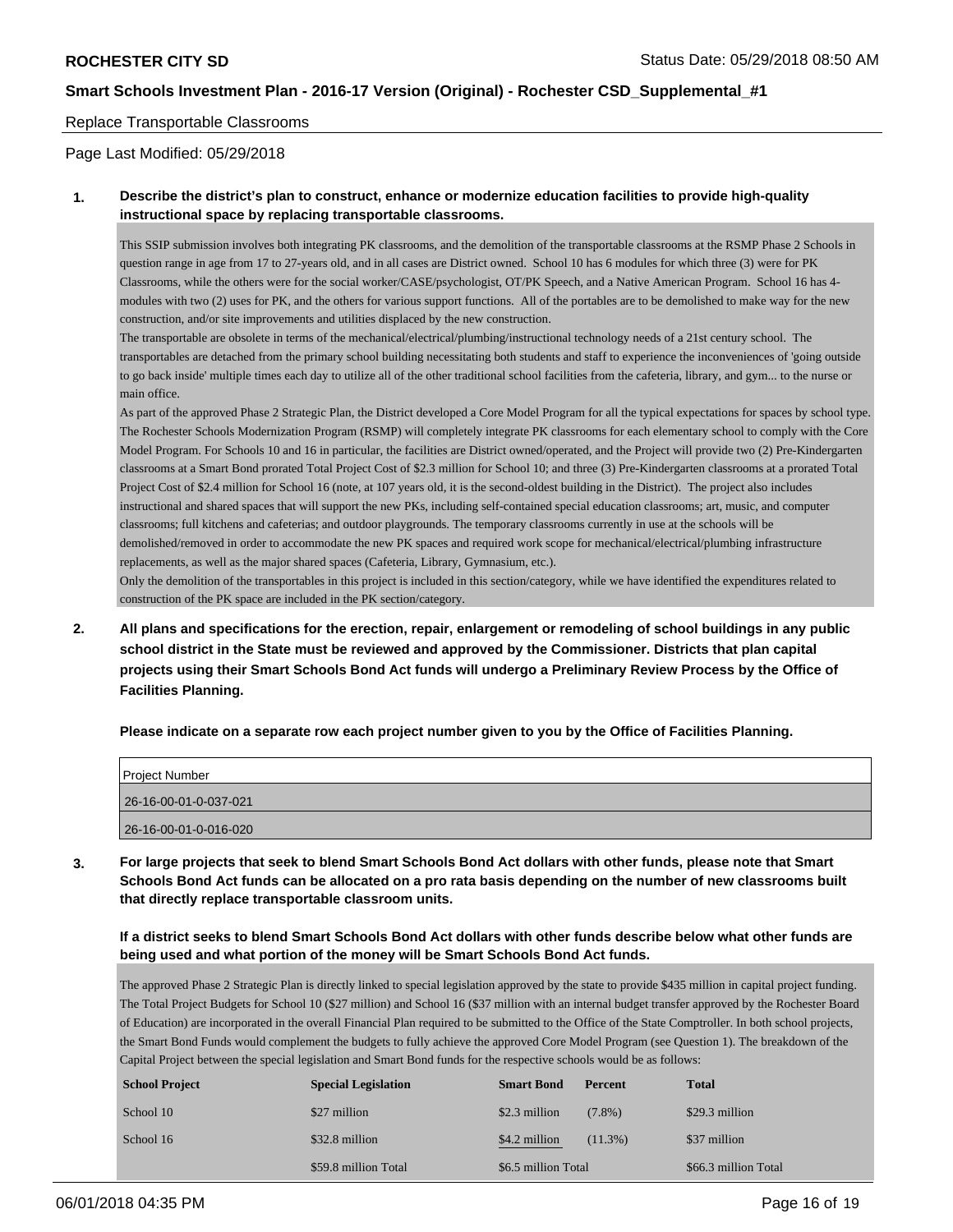#### Replace Transportable Classrooms

Page Last Modified: 05/29/2018

**4.** If you have made an allocation for **Replace Transportable Classrooms**, complete this table. **Note that the calculated Total at the bottom of the table must equal the Total allocation for this category that you entered in the SSIP Overview overall budget.**

|                                                | Sub-Allocation |
|------------------------------------------------|----------------|
| Construct New Instructional Space              | 250,000        |
| Enhance/Modernize Existing Instructional Space |                |
| <b>Other Costs</b>                             |                |
| Totals:                                        | 250,000        |

**5. Please detail the type, quantity, per unit cost and total cost of the eligible items under each sub-category. This is especially important for any expenditures listed under the "Other" category. All expenditures must be capital-bond eligible to be reimbursed through the SSBA. If you have any questions, please contact us directly through smartschools@nysed.gov.**

| Select the allowable expenditure | Item to be purchased                                | Quantity | Cost per Item | <b>Total Cost</b> |
|----------------------------------|-----------------------------------------------------|----------|---------------|-------------------|
| type.                            |                                                     |          |               |                   |
| Repeat to add another item under |                                                     |          |               |                   |
| each type.                       |                                                     |          |               |                   |
| <b>Construct Classrooms</b>      | Transportable Demolition - 6 modules<br>(School 10) | 1.00     | 150,000       | 150,000           |
| <b>Construct Classrooms</b>      | Transportable Demolition - 4 modules<br>(School 16) | 1.00     | 100.000       | 100.000           |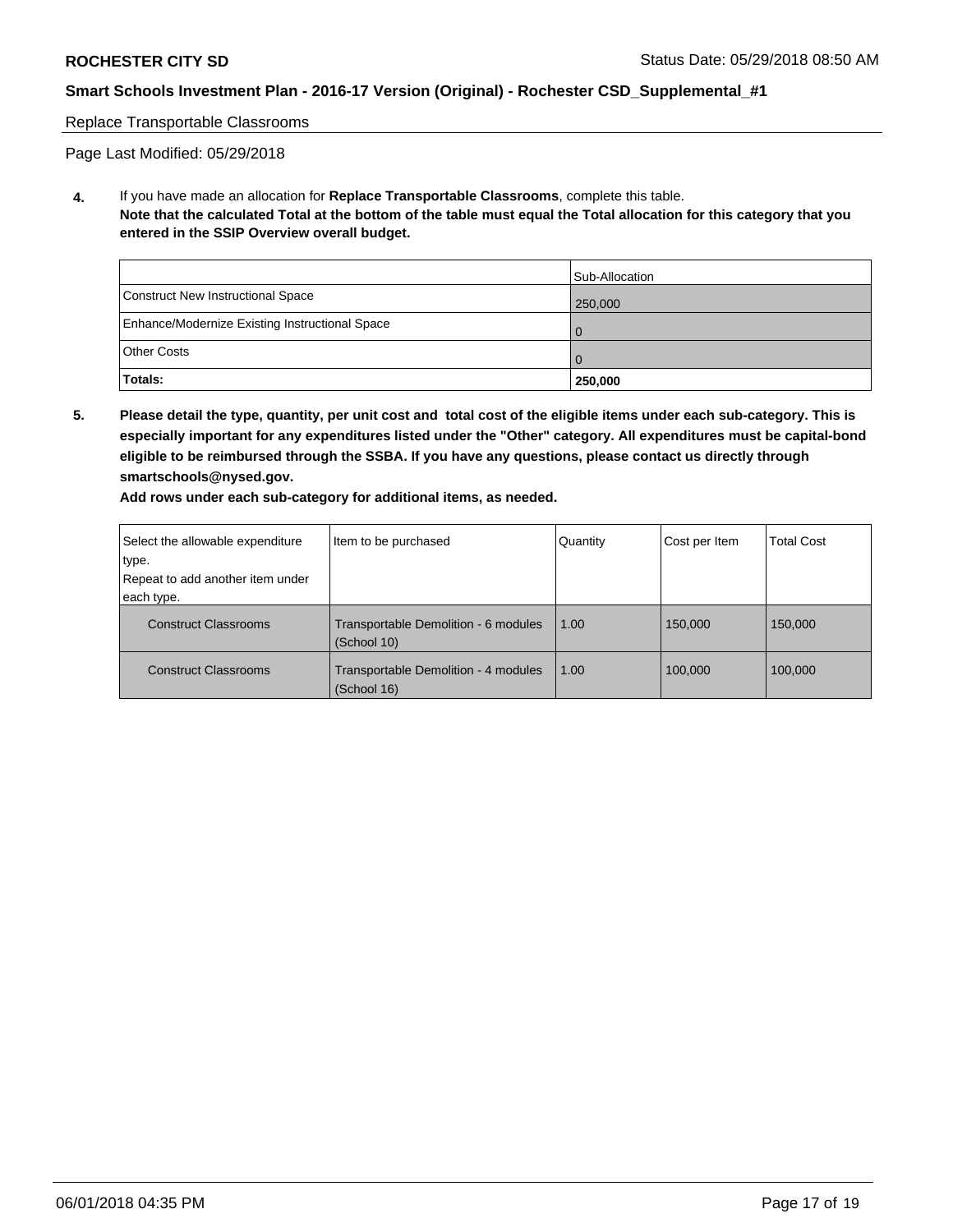#### High-Tech Security Features

Page Last Modified: 05/29/2018

**1. Describe how you intend to use Smart Schools Bond Act funds to install high-tech security features in school buildings and on school campuses.**

(No Response)

**2. All plans and specifications for the erection, repair, enlargement or remodeling of school buildings in any public school district in the State must be reviewed and approved by the Commissioner. Districts that plan capital projects using their Smart Schools Bond Act funds will undergo a Preliminary Review Process by the Office of Facilities Planning.** 

**Please indicate on a separate row each project number given to you by the Office of Facilities Planning.**

| <b>Project Number</b> |  |  |  |
|-----------------------|--|--|--|
|                       |  |  |  |
| (No Response)         |  |  |  |

- **3. Was your project deemed eligible for streamlined Review?**
	- Yes  $\square$  No
- **4. Include the name and license number of the architect or engineer of record.**

| l Name        | License Number |
|---------------|----------------|
| (No Response) | (No Response)  |

**5.** If you have made an allocation for **High-Tech Security Features**, complete this table. **Note that the calculated Total at the bottom of the table must equal the Total allocation for this category that you entered in the SSIP Overview overall budget.**

|                                                      | Sub-Allocation |
|------------------------------------------------------|----------------|
| Capital-Intensive Security Project (Standard Review) | (No Response)  |
| <b>Electronic Security System</b>                    | (No Response)  |
| <b>Entry Control System</b>                          | (No Response)  |
| Approved Door Hardening Project                      | (No Response)  |
| <b>Other Costs</b>                                   | (No Response)  |
| Totals:                                              | 0              |

**6. Please detail the type, quantity, per unit cost and total cost of the eligible items under each sub-category. This is especially important for any expenditures listed under the "Other" category. All expenditures must be capital-bond eligible to be reimbursed through the SSBA. If you have any questions, please contact us directly through smartschools@nysed.gov.**

| Select the allowable expenditure | Item to be purchased | Quantity      | Cost per Item | <b>Total Cost</b> |
|----------------------------------|----------------------|---------------|---------------|-------------------|
| type.                            |                      |               |               |                   |
| Repeat to add another item under |                      |               |               |                   |
| each type.                       |                      |               |               |                   |
| (No Response)                    | (No Response)        | (No Response) | (No Response) | (No Response)     |